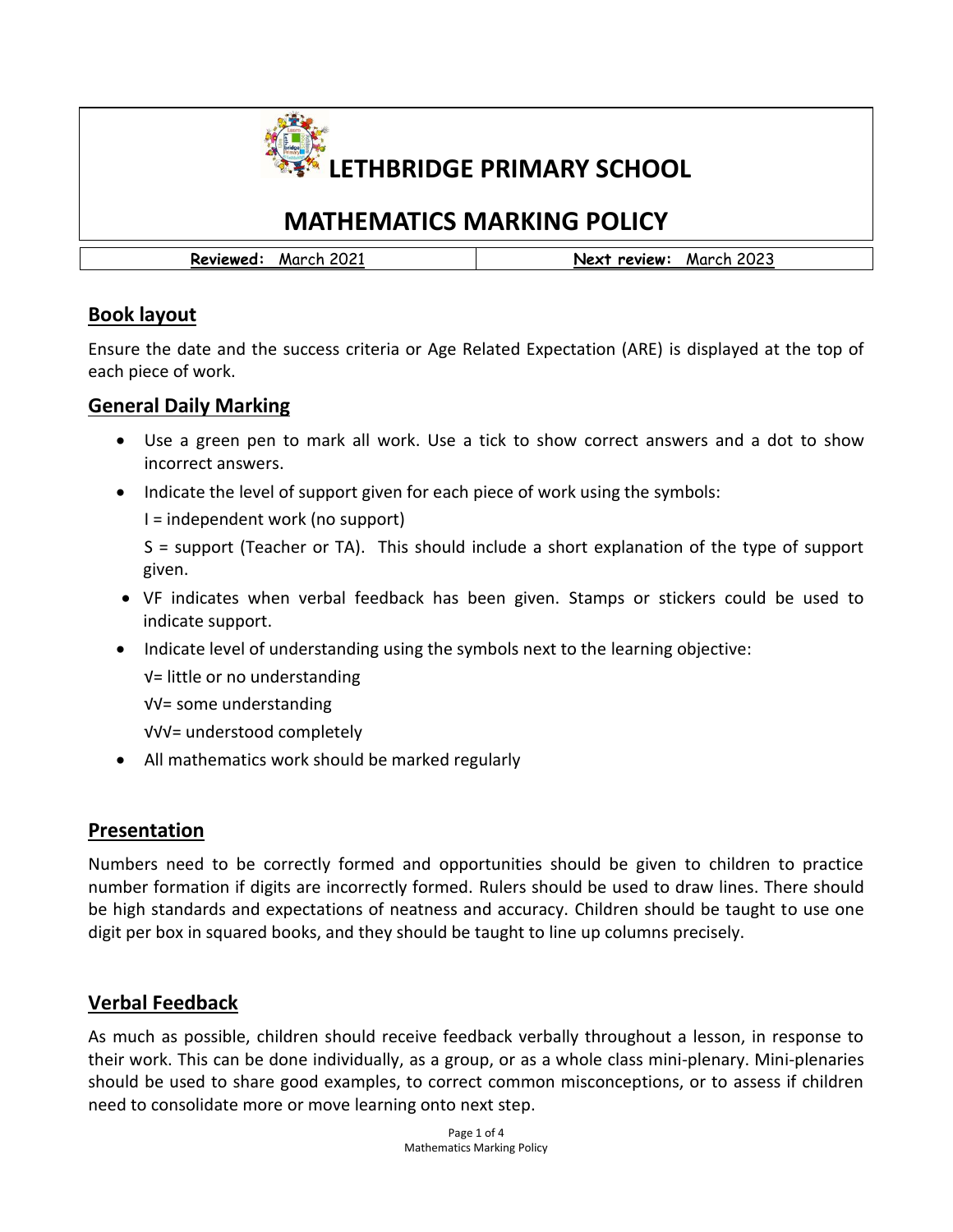### **Next Step Marking**

Children's work should be recorded as often as possible (e.g. jottings, photographs, photocopies of whiteboard work, scribing etc.) Comments on the children's work should:

- Provide positive feedback and encouragement
- Provide the children with opportunities to reflect on and deepen their understanding
- Provide the children with opportunities to demonstrate that they have the ability to work at a higher level of thinking
- Provide the children with focused feedback on where their errors and misconceptions lie, making clear what is wrong and what to put right

Where appropriate, children should be given the opportunity to respond to marking. Where mistakes have been made, the teacher should write out an example of how it should be done and give them an example to try themselves. It might also be appropriate to give them something harder to try or ask them to explain what they have learnt.

The children should be encouraged to use comments such as:

I think……..because………..

If …. then……because…….

You can't……..because……

You have to………..because……..

I have noticed that ……

Children can be given this time to reflect on their work either at the start of a lesson or at another appropriate time of the day. Always use positive praise, including stamps and/or stickers.

#### Next steps

- \* Must be linked to the success criteria or ARE.
- \* Can be printed for an individual or group

#### **Peer and Self-Assessment**

On occasion, children should be given the opportunity to share their work and discuss learning points. Children should be asked to assess themselves against the expectations they've been set in each lesson. This can be done by showing thumbs, using smiley faces etc. Where appropriate the children should be given time to decide on their own next steps.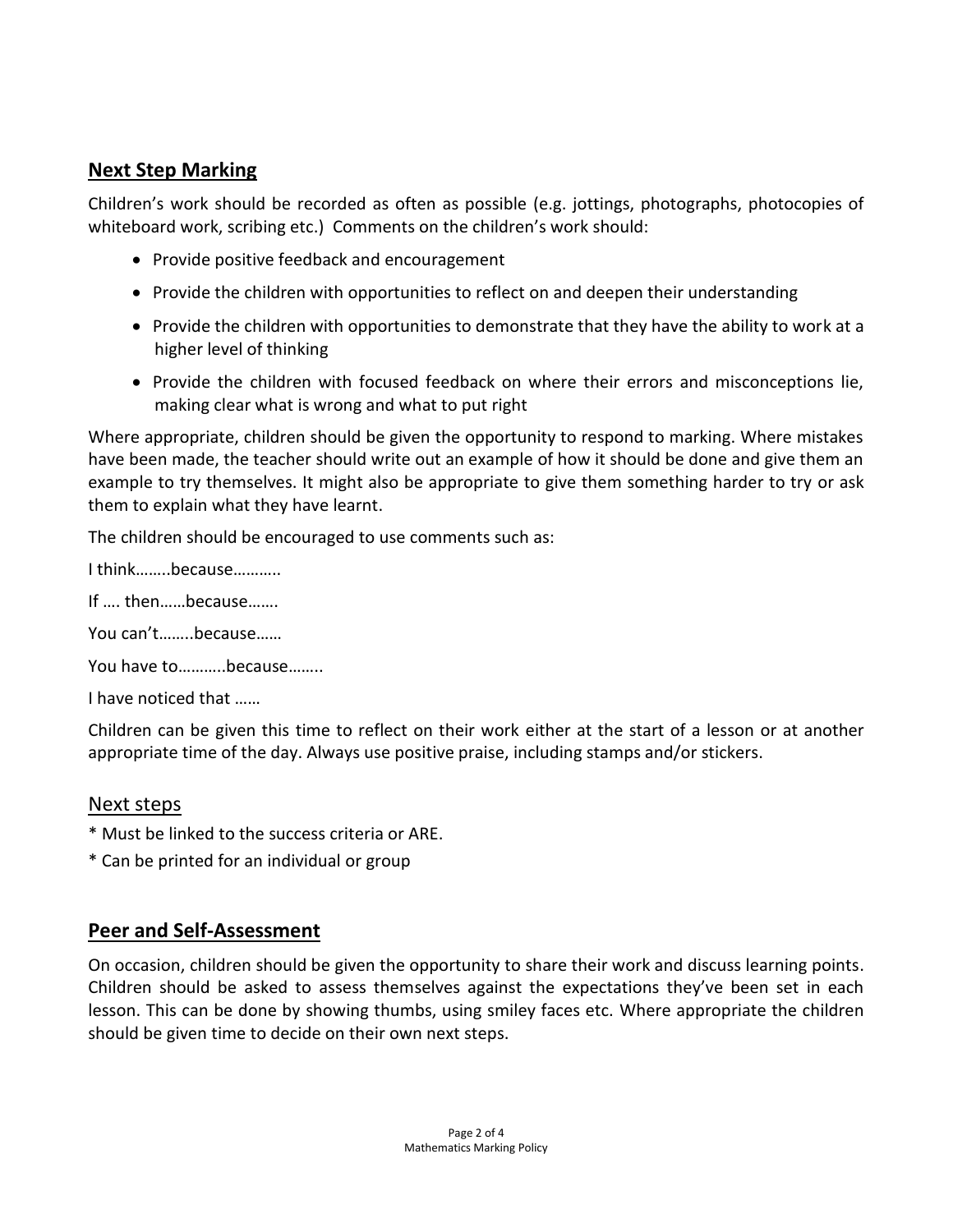#### Example of good marking:



# **Foundation Stage**

Most work will be child initiated or practical therefore it will not be marked according to an ARE but checked for progress upon the Early Learning Goals.

- Next steps will be included as and when appropriate. Most of this occurs verbally.
- The success criteria will be marked using the one, two or three tick system.